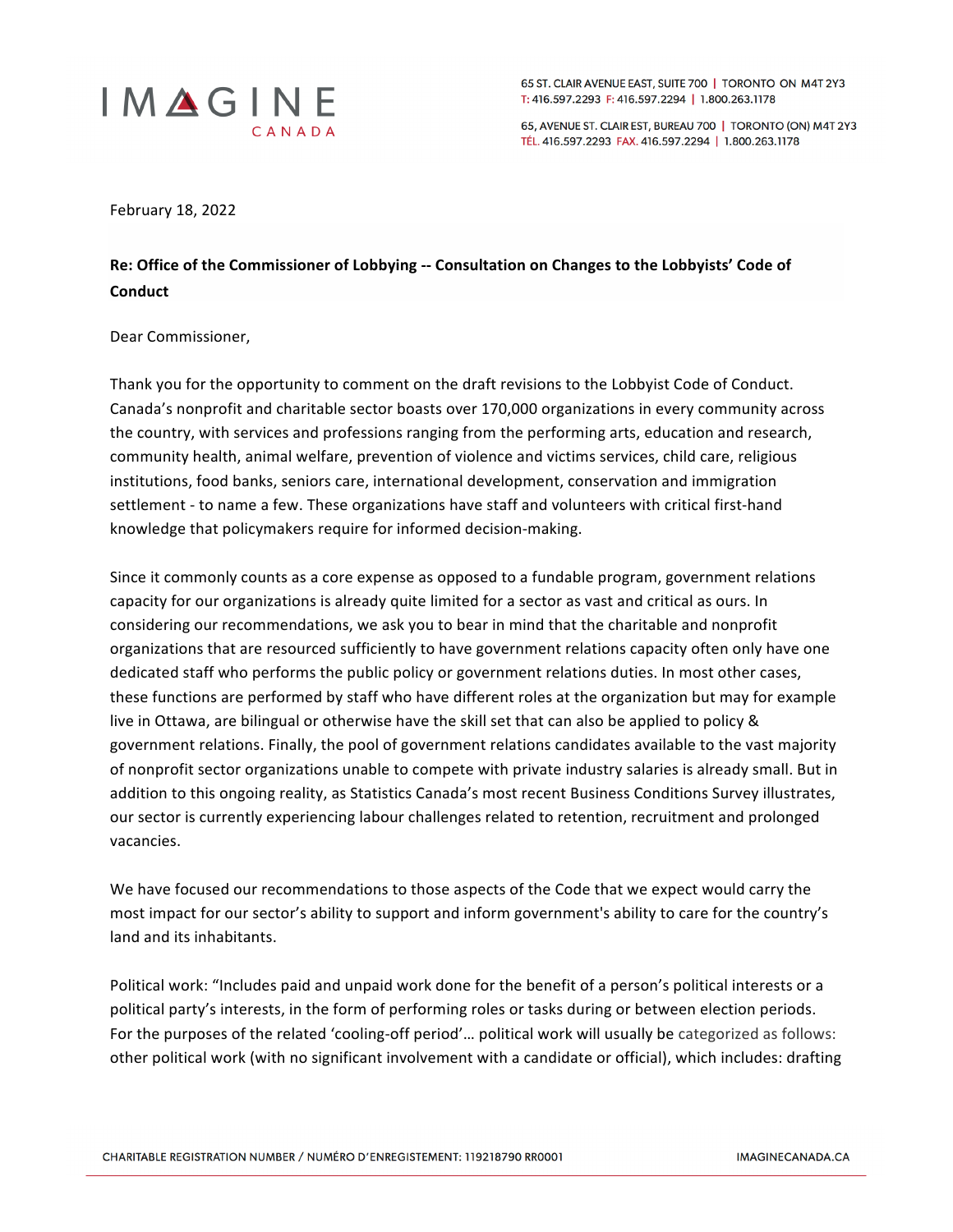

65, AVENUE ST. CLAIR EST, BUREAU 700 | TORONTO (ON) M4T 2Y3 TÉL. 416.597.2293 FAX. 416.597.2294 | 1.800.263.1178

campaign materials, canvassing, seeking or gathering donations, distributing or disseminating campaign materials, coordinating campaign office logistics."

Government relations candidates able to work for charitable and nonprofit organizations have often volunteered on their personal time for candidates for office. There is concern that this broad definition of political work would both suppress volunteering in democratic processes and limit the availability of skilled and experienced talent for our sector.

Recommendation: Restrict the definition of political work to the draft's wording for "significant political work". 

Gifts: The draft Code sets a \$30 maximum (including taxes) for any gift. The inability to anticipate the presence of Parliamentarians at receptions, breakfasts, coffees or luncheons, for example, is of concern to Imagine Canada and our members. These events present an opportunity for nonprofit sector workers to develop working relationships with their representatives, and to have Members of Parliament and Senators better understand the operating realities of our sector.

**Recommendation:** The simplest and clearest way to handle gifts is to keep the current wording in the existing Code, which relies on ethics rules of designated public office holders and states that a lobbyist shall not offer or promise a gift "which the public office holder is not allowed to accept.

Close relationships: The draft Code sets out a definition for close relationships that includes working relationships, such as being partners, colleagues or allies in the same office, sitting together on a board of directors and delivering a program or service together.

**Recommendation:** Having sat on the same board or delivered a common program should not necessarily constitute a close relationship between two people, particularly in this digital age where it is feasible the individuals in question may not have ever met or talked directly to each other.

Token of appreciation: "Item given as an expression of gratitude to an official for serving as a speaker, presenter, panelist, moderator or for performing a ceremonial role at an event or function, such as a book, a gift certificate, a box of chocolates, etc."

**Recommendation:** Public office holders who serve as a speaker, presenter, panelist for an event or conference should be treated the same as other conference attendees performing the same duties, within reasonable limits and particularly with respect to compensation for attendance fees.

Thank you for your consideration and for the opportunity to participate in this review. As our sector's national umbrella organization, we are hopeful the next iteration of the Code will not stifle the nonprofit